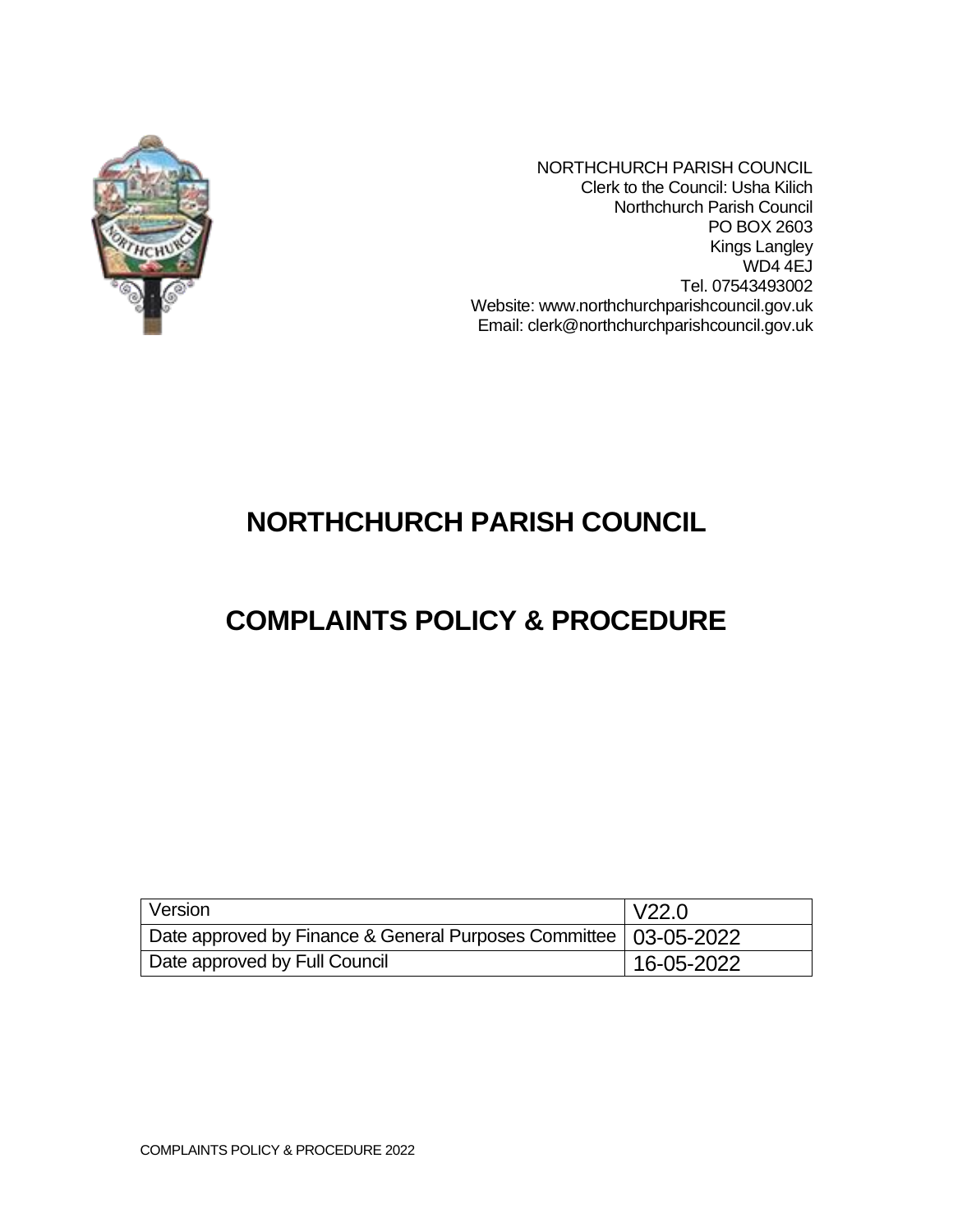### **Introduction**

Northchurch Parish Council (NPC) is committed to providing high quality services to residents of the parish.

But in any organisation things can sometimes go wrong. When people contact us to say we have not provided a satisfactory service or have fallen below our high standards, we treat this as a complaint.

We take complaints very seriously, try to put things right and make sure we do not make the same mistake again.

This complaints procedure sets out how we will handle any complaint you make to us and helps. ensure that the Council:

- deals with complaints promptly, efficiently and courteously
- treats complaints confidentially and fairly
- keeps those who have a complaint informed of the progress and outcome of their complaints.

#### **What is a complaint?**

A complaint is an expression of dissatisfaction about the standard of service provided by the Council or its staff.

The Complaints Procedure does not normally apply:

- to initial reports to the Council about problems or defects with services provided by the Council. But if you are not satisfied with the response you can use the Complaints procedure.
- for appeals against Council decisions which were properly taken
- to complaints against Councillors, where other procedures apply.

The following procedure is intended to cover those situations where things have gone wrong. It exists to check that everything is done properly and that correct procedures and policies were followed.

#### **Who can make a complaint?**

A complaint can be made by anyone, either in person or on behalf of someone who is unable to make the complaint themselves. A friend or relative can act on your behalf if you wish.

#### **How can I make a complaint?**

**Stage 1:** Informal, verbal complaint

COMPLAINTS POLICY & PROCEDURE 2022 2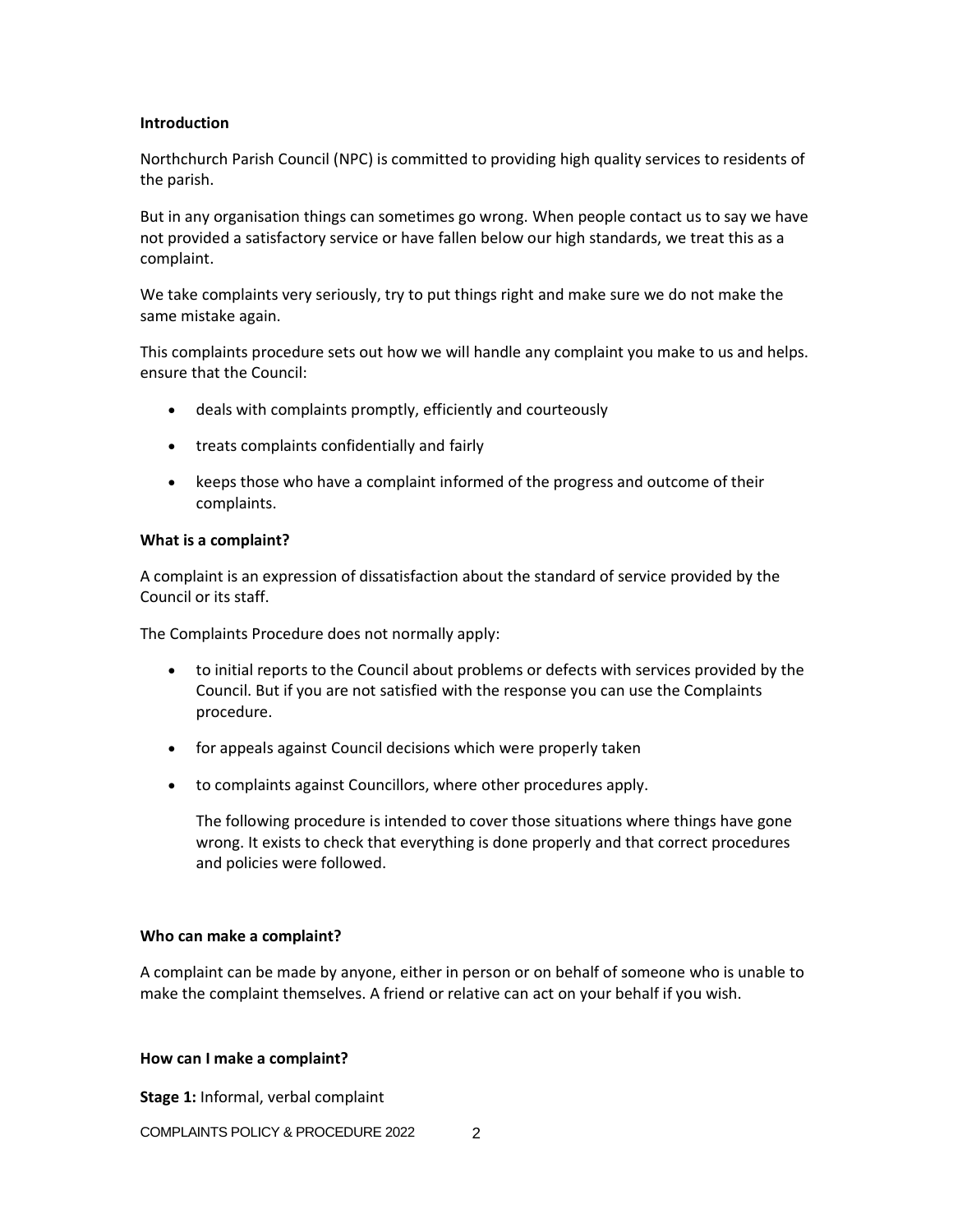If you would like to speak to a Councillor or the Clerk about your complaint you can call the number as detailed above.

In the first instance the Clerk will try and help resolve your complaint or if you prefer to speak to a Councillor the Clerk will arrange this.

**Stage 2:** Formal, written complaint

If you are either dissatisfied by the outcome of Stage 1, or you want to make a formal complaint in writing, you are asked to email the Clerk at the email address above.

- a) If you prefer not to put the complaint to the Clerk, you shall be advised to put it to the Chairman. On receipt of a written complaint, the Clerk or Chairman, whomever has received the written complaint, will respond to you confirming receipt and the next stage in the Complaints procedure
- b) On receipt of a written complaint the Clerk or Chairman, as the case may be, shall (except where the complaint is about his or her own actions) try to settle the complaint directly with you but shall not do so in respect of a complaint about the behaviour of the Clerk or a Councillor without first notifying the person complained of and giving an opportunity for comment on the manner in which it is intended to attempt to settle the complaint.
- c) Where the Clerk or Chairman receives a written complaint about his or her own actions, he or she shall forthwith refer the complaint to the Finance and General Purposes (F&GP) Committee. The F&GP committee shall endeavour to settle the complaint with you.
- d) The Clerk or Chairman shall report to the next meeting of the Full Council (Council) any written complaint resolved directly with you.

## **Stage 3:** Unresolved written complaint

If despite best endeavours, the Clerk, Chair or F&GP Committee are unable to settle the complaint with you, the written complaint will be taken to the next meeting of the Council and the Clerk shall notify you of the date on which the complaint will be considered, and you will be offered an opportunity to explain your complaint at the meeting.

The Council shall consider whether the circumstances of the complaint warrant the matter to be discussed in the absence of the press and public but any decision on a complaint shall be announced at the Council meeting in public.

Within 7 working days of the decision being made, it and the nature of any action to be taken, shall be communicated in writing to you.

Where the Council requires advice on law or practice, the decision shall be deferred until the next meeting after advice has been received.

The Council will consider any lessons learned from your complaint and will, wherever possible and appropriate, consider ways of ensuring the circumstances causing the complaint are fully addressed so as not to reduce the risk of them occurring again.